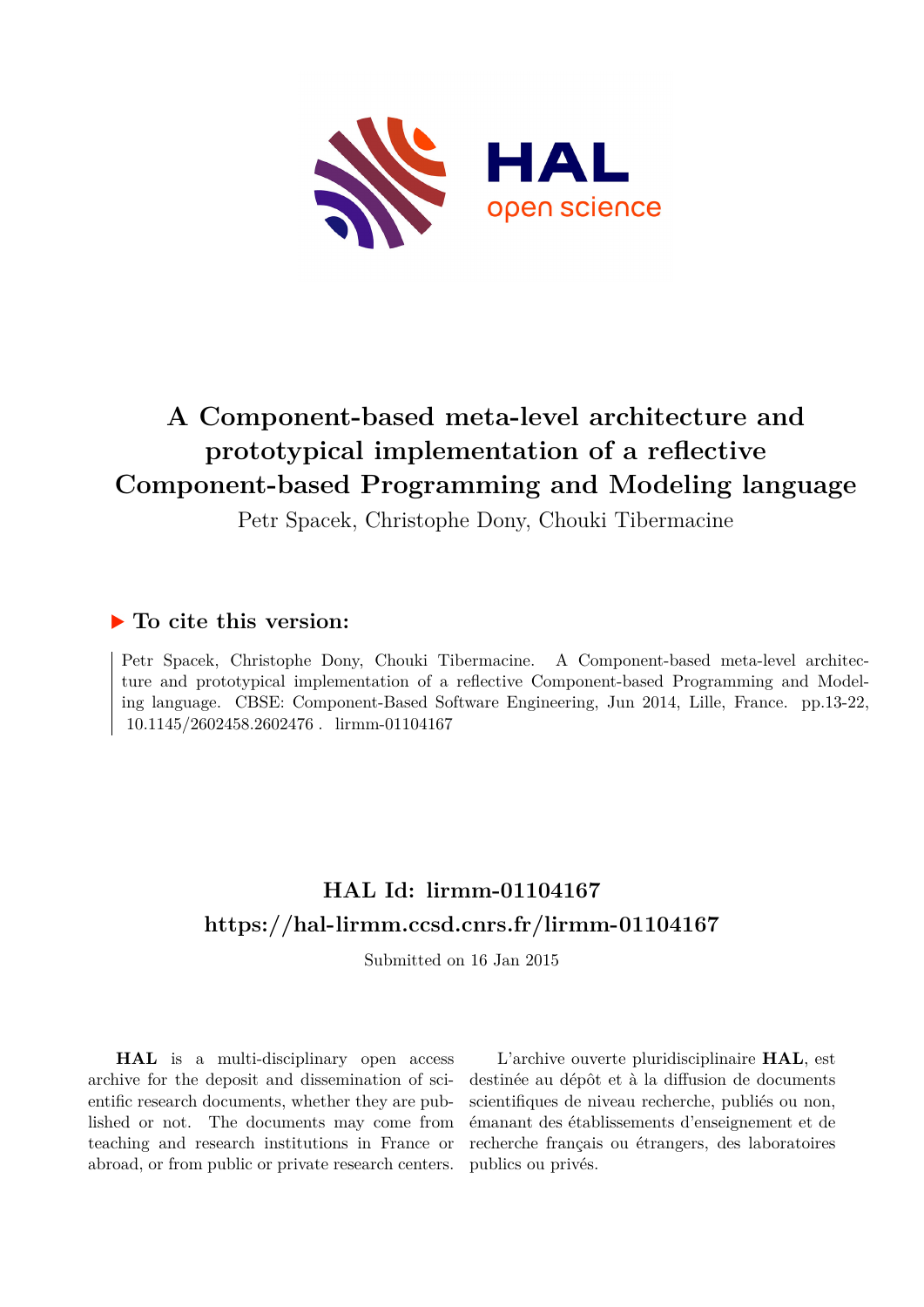## **A Component-based meta-level architecture and prototypical implementation of a reflective Component-based Programming and Modeling language**

Petr Spacek LIRMM, CNRS and Montpellier II University 161, rue Ada, 34392 Montpellier Cedex 5 France co-affiliation Faculty of Information Technology Czech Technical University in Prague Thakurova 9 16000 Prague 6 Czech Republic spacepe2@fit.cvut.cz

## ABSTRACT

Component-based Software Engineering studies the design, development and maintenance of software constructed upon sets of connected components. Using existing standard solutions, component-based models are frequently transformed into non-component-based programs, most of the time object-oriented, for run-time execution. As a consequence many component-level descriptions (part of code), e.g. explicit architectures or ports declarations, vanish at the implementation stage, making debugging, transformations or reverse-engineering difficult. It has been shown that component-based programming languages contribute to bridge this gap between design and implementation and to provide a conceptual and practical continuum to fully develop applications with components. In this paper we go one step further in this direction by making a componentoriented programming and modeling language truly reflective, thus making verification, evolution or transformation stages of software development part of this new continuum. The gained reflection capabilities indeed make it possible to perform architecture checking, code refactoring, model transformations or even to implement new languages constructs with and for components. The paper presents an original executable meta-level architecture achieving the vision that "everything is a component" and an operational implementation demonstrating its feasibility and effectiveness. Our system revisits some standard solutions for reification in the component's context and also handles new cases, such as ports reification, to allow for runtime introspection and intercession on components and on their descriptors. We validate these ideas in the context of an executable prototypical and minimal component-based language, named Compo, whose first goal is to help imagining the future.

*CBSE'14,* June 30–July 4, 2014, Marcq-en-Baroeul, France. Copyright 2014 ACM 978-1-4503-2577-6/14/06 ...\$15.00. http://dx.doi.org/10.1145/2602458.2602476 .

Christophe Dony and Chouki Tibermacine LIRMM, CNRS and Montpellier II University 161, rue Ada 34392 Montpellier Cedex 5 France {dony,tibermacin}@lirmm.fr

## 1. INTRODUCTION

Component-based software engineering studies the production of reusable components and their combination into connection architectures. It appears that componentorientation has been more studied from the design stage point of view, with modeling languages and ADLs [18, 10] than from the implementation stage one. As stated in [10] "most component models use standard programming languages ... for the implementation stage"; and most of today's solutions [13] use object-oriented languages. Such a choice is somehow natural because object-oriented languages provide means to capture quite easily some of componentbased concepts (encapsulation or provisions) and has practical advantages related to the availability and maturity of object-oriented programming languages, tools and practices. However this choice raises the issue that there is no conceptual continuum between models and their implementation (at least it is incomplete). Many concepts used during design (component descriptors, required services, ports, architectures, components themselves) vanish (are not represented as such, i.e. are not explicit) in the implementation.

This is a source of various issues. It makes debugging or reverse-engineering (e.g. from implementations to models) complex. It can entail some loss of information or some inconsistencies when implementing a model, such as the violation of the communication integrity [13, 1]. Different languages have to be learned and mastered to write an application e.g. an ADL for the architecture, a programming language for the implementation (model transformations only generate skeleton implementations), a language for expressing architecture constraints (such as OCL) and possibly a language for model transformations. Some pieces of code, working at the meta level such as a constraint checking [32], may have to be written twice; once using elements of the design world meta-model and once using the implementation world meta-model. Dynamic (runtime) constraints checking is only possible if the implementation language has an executable meta-model that allows for introspection (for example if the implementation language is Java, constraintschecking expressions can be written using the Reflect package). Runtime model transformations, are only possible if the implementation language has an executable meta-model that allows for intercession; furthermore, after such a trans-

Permission to make digital or hard copies of all or part of this work for personal or classroom use is granted without fee provided that copies are not made or distributed for profit or commercial advantage and that copies bear this notice and the full citation on the first page. Copyrights for components of this work owned by others than ACM must be honored. Abstracting with credit is permitted. To copy otherwise, or republish, to post on servers or to redistribute to lists, requires prior specific permission and/or a fee. Request permissions from permissions@acm.org.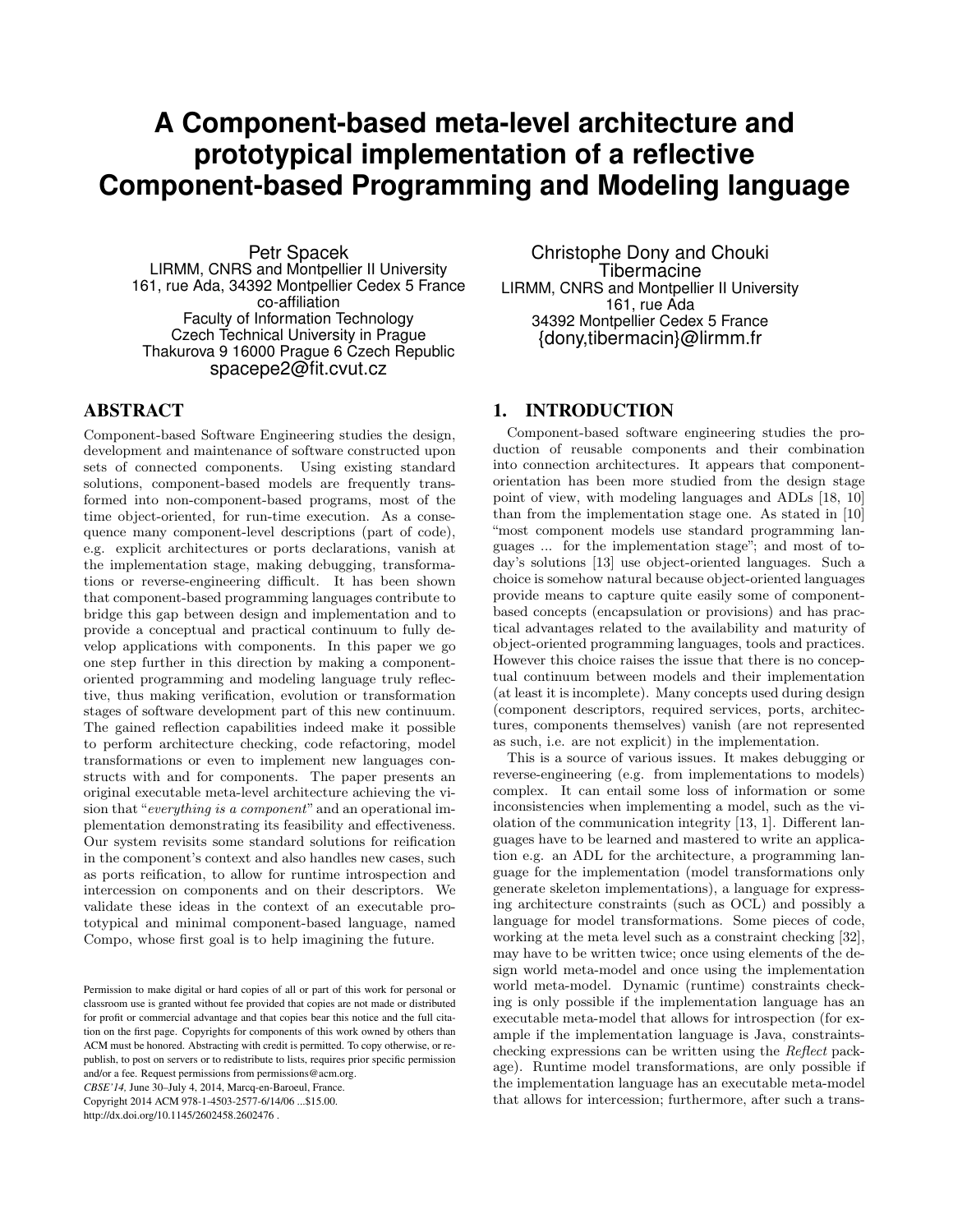formation, a reverse-engineering is needed to update the model.

Facing these issues, component-based programming languages [1, 27, 13] propose a first global solution towards a continuum for component-based development. Modeling and programming languages [30, 31] extend the idea by making it possible to describe as well components, their connection architectures and their implementations in a unified component-based context. We aim at going further in this new work by suggesting that this continuum principle can also encompass all kinds of model-driven activities. This globally means to allow software engineers to define, using the same language described by a unique meta-model M, not only standard applications (architectures and code) having the same description of architecture at design-time and at run-time, but also all those meta-programs, e.g. constraintchecking or model transformation or program transformation programs, that use or manipulate M constitutive elements and their instances, either statically or at runtime<sup>1</sup>.

We can rephrase this as defining a reflective modeling and programming component-based language (only structural reflection is considered). Two global approaches can be considered to achieve this goal : to extend a reflective modeling language with programming support (as done for example with KerMeta [21]), or to extend a reflective programming language with modeling support [12]. Both are interesting, the former provides a richer modeling context while the latter benefits from the efficiency of existing virtual machines. This paper describes a language named Compo, that applies the second approach in the componentbased context, proposing an original "everything is a component" solution to build up an executable meta-model, allowing introspection and intercession. It can be used at all stages of component development to manipulate standard and "meta"-components as first-class entities. Various alternative solutions do exist for component-based application runtime adaptation (see the related works section) but we do not know of such a reflective solution being at the same time component-based, usable at all development stage and allowing for full intercession.

The paper is organized as follows. Section 2 presents Compo's standard syntax, constructs and use, necessary to the understanding of later examples. Section 3 presents several examples of Compo's reflection capabilities including constraints checking and model transformation. Section 4 presents the meta-model and how potential infinite regressions while interpreting it are solved. Section 5 describes Compo's prototype implementation in Smalltalk. Comparison with related works is presented in Section 6 and we conclude in Section 7 by discussing future work.

### 2. COMPO'S BASIC CONSTRUCTS

Our solution for reflection can be adapted to any component-based language. We present it in the context of our experimental solution Compo, a component-based



Figure 1: a component, instance of the HTTPServer descriptor

language making services, provisions, requirements and internal architectures explicit. Thanks to this last point it is an ADL. As described in this section it is somehow a minimal ADL, but it is to be considered that the base presented here firstly is a partial view (see [29] for a complete presentation) and secondly should be augmented with newer solutions provided by advanced ADLs [18]. Before discussing and describing Compo's reflective version, it is needed that we give an overview of its basic constructs and syntax.

```
Descriptor HTTPServer {
    provides {
        default : { run(); status() }
    }
    internally requires {
        fE : FrontEnd ;
        bE : BackEnd ;
    }
architecture {
        connect fE to default@ (FrontEnd.new());
        connect bE to default@ (BackEnd.new());
        delegate default@self to default@fE ;
        connect backEnd@fE to default@bE ;
    }
    service status () {
         if( fE . isListening ())
               { [return name.asstr() + ' is running']
         else { [return name.asstr() + ' is stopped']
    }
    service run() { ... }
}
```


An excerpt of COMPO component's model is described by the MOF meta-model in Figure 2 (only those concepts attributes and operations useful for this paper are shown in the figure and presented in the section). The language is based on a descriptor/instance dichotomy; components are instances of descriptors. Listing 1 shows an example of a descriptor named HTTPServer and Figure 1 an informal graphical representation of a component, instance of the HTTPServer descriptor. A descriptor describes the structure (ports and internal architecture descriptions) and behavior (service definitions) of its instances. For example, an HTTPServer's behavior is defined with the status and run service definitions. External provided (vs. required) ports descriptions define the external contract (vs. requirements) of components. An HTTPServer's external contract

<sup>&</sup>lt;sup>1</sup>Using such a solution of course does not imply to abandon those ideas brought by the component approach (e.g. the separation of development of architectures and implementations or transformation-based automatic deployment of components, etc). It simply opens the possibility that architectures, implementations and transformations can all be written at the component level and possibly (but not mandatorily) using a unique language.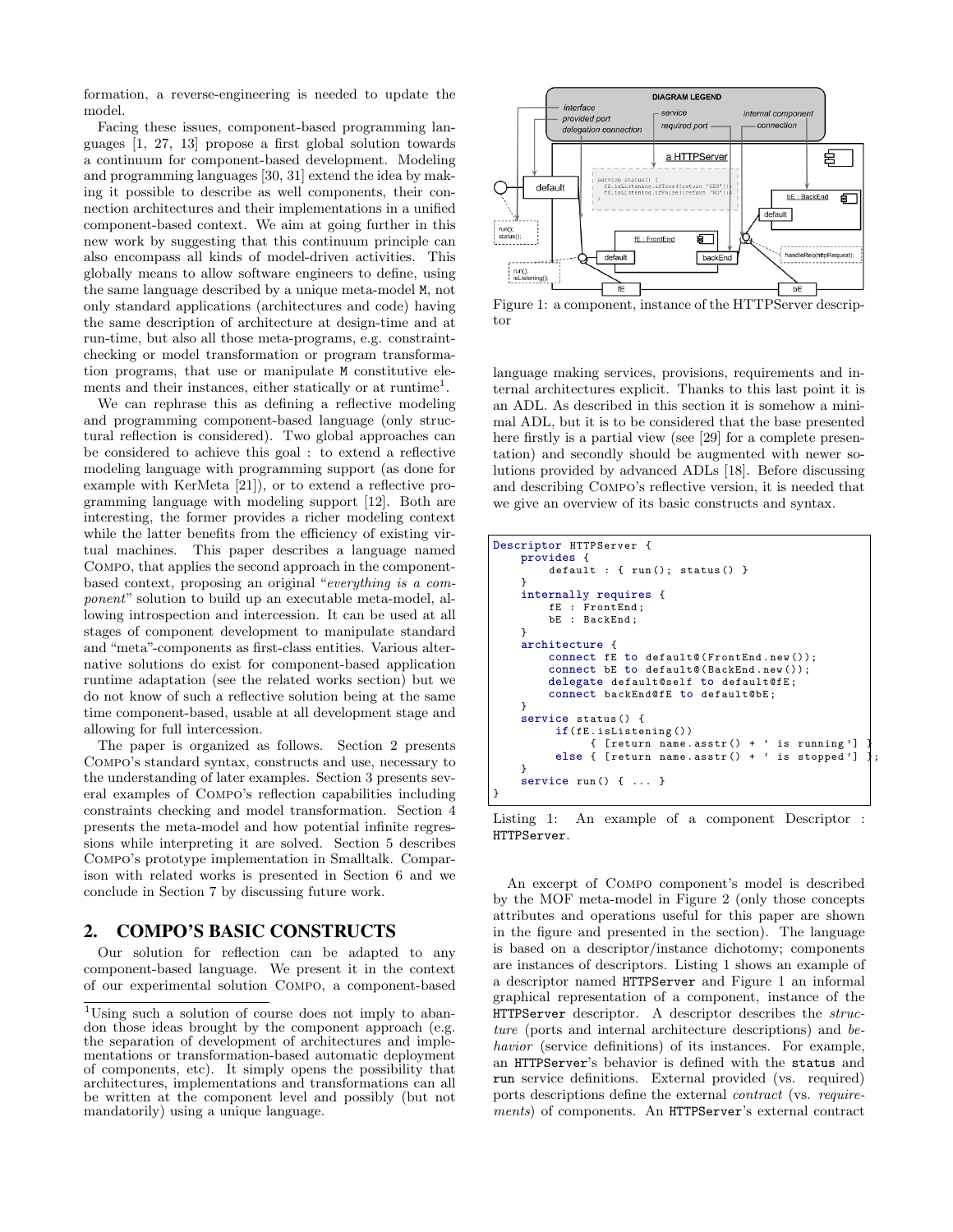

Figure 2: COMPO's meta-model, before the integration of reflection

is to provide, as defined by its default provided port, the services run and status; and it has no external requirement<sup>2</sup>. A composite component has "*internal*" components, i.e. components to which it is connected via its internal required ports and unaccessible to the outside world. An HTTPServer is a composite with two internals, one instance of FrontEnd accessible via the internal required port fE and an instance of BackEnd accessible via bE. The architecture description of a composite define its *internal architecture* i.e. the way its internal components are accessible and how they are interconnected. The architecture of an HTTPServer is thus composed of an instance of FrontEnd connected to an instance of BackEnd via their ports as explained below.

Ports realize port descriptions (similarly to slots realizing classes' attributes in UML [23]). A port has a role (provided or required), a visibility (external or internal), a name and an interface. An interface is a list of service signatures which can be given either in extension (as for the default port of an HTTPServer) or via a descriptor name as a shortcut for the list of service signatures of its default provided port. Any component has at least 3 ports named: *default, self* and *super* (the semantics of these is explained in paragraph First-Class Component of Section 4.) Ports are connection points; components are connected through their ports (to say that components are connected is an admitted shortcut to say that one port of the former is connected to one port of the later). A connection establishes a communication channel between two ports. A regular connection connects a required port to a provided one, allowing for standard service invocation. An example of an expression establishing a regular connection is: connect backEnd@fE to default@bE: in HTTPServer's architecture<sup>3</sup>. A delegation connection connects two ports having the same role and is used to delegate (or redirect) information from the outside to the inside of a component (or the opposite). An example of a "provided to provided" delegation connection is delegate default@self to default@fE; in HTTPServer's architecture. Ports also are communication channels; any service invocation (e.g. fE.isListening() in service status in listing 1) is made via a required port and transmitted to the port it is connected to.

Finally COMPO has an inheritance system [30] making it possible to define a descriptor as an extension of an existing one (extends keyword), to extend requirements and to extend or specialize architectures which has proven useful to our integration of reflection as it will be explained in the following sections (see the "inherits" reflexive association of Descriptor in Figure 2).

#### COMPO'S REFLECTION CAPABILI-**3.** TIES

In this section we present reflection capabilities of COMPO. The MOF meta-model presented in Figure 3 shows COMPO elements, representing the main component-level concepts, on which we apply the *component-oriented* reification<sup>4</sup>. Reification can be seen as a process that makes meta-model elements accessible (read access in the case of introspection or read/write in the case of intercession) at the model level (or programming level). The component-oriented reification means that for each element we create a descriptor, i.e. we define component-oriented representation of the elements, to turn these elements into first-class entities accessible in COMPO's programs. Component-oriented reification supposes to solve various potential infinite regressions related to the definition of descriptors representing descriptors, ports and connectors (or connections). We detail these issues in the "Integrating reflection" section (Section 4.) In the following we present how these component-oriented representations can be used to achieve meta-programming, i.e. to design new kinds of descriptors and ports; to design and perform transformations and to verify architecture constraints.

#### An introspection example.

The following code snippet shows a basic use of introspection. The expression returns the descriptions of ports named default, self and super, which are defined by the descriptor Component, see Listing 4.

Component.getPortNamed('default').getDescribedPorts();

#### An intercession example.

The following code snippet shows the descriptor (named ServiceMover) of a refactoring component, which combines get, remove and add services to move a service from one descriptor to another.

 $^2\mbox{An example with an external requirement is given later.}$  $3$ The expression backEnd@fE should be read: "the port back-End of the component that will be connected to  $\mathbf{\hat{f}}\mathbf{E}$  internal port of the current instance of HTTPServer (self)"

<sup>&</sup>lt;sup>4</sup>This is an excerpt of the complete meta-model that only presents its central "interesting" parts.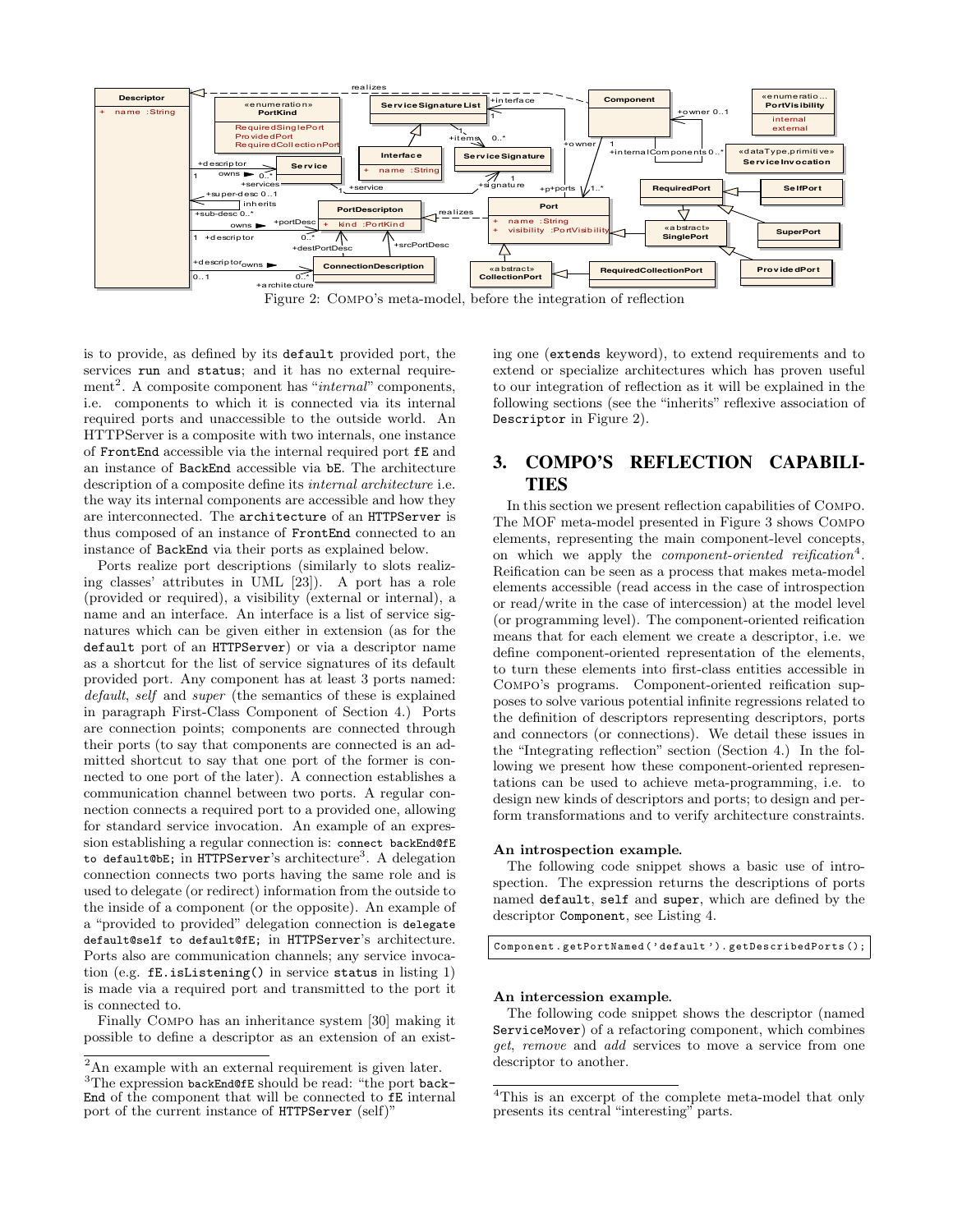

Figure 3: An Excerpt of the meta-model of Compo showing the integration of reflection

| Descriptor ServiceMover {<br>requires { |
|-----------------------------------------|
| srcDesc : Descriptor;                   |
| destDesc : Descriptor                   |
|                                         |
| service move (serviceName) {            |
| lsrv l                                  |
| srv := srcDesc.getService(serviceName); |
| destDesc.addService(srv);               |
| srcDesc.removeService(serviceName);     |
|                                         |
|                                         |

#### An example of defining a meta-descriptor.

Descriptor is a meta-descriptor, i.e. an entity whose instances are standard descriptors. A new meta-descriptor can be defined by extending it. As an example, consider the following issue. Having an inheritance system, it is possible for a sub-descriptor SD to define new required ports, thus adding requirements to the contract defined by its superdescriptor D. In such a case, the substitution of an instance of D by an instance of SD needs specific checking (childparent incompatibility problem of inheritance systems in CBSE  $[30]$ . It may be wanted to define some descriptors that do not allow their sub-descriptors to add new requirements. Such a semantic restriction is achieved by the DescriptorForSafeSubstitution definition shown in the following code snippet. The meta-descriptor extends the metadescriptor Descriptor and specializes its service addPort-Description, which implements the capability to add a port description. The service is redefined in a way that it signals an exception each time it is tried to add a description of an external required port.

```
Descriptor DescriptorForSafeSubstitution
  extends Descriptor
\mathbf{f}service addPortDescription(portDesc) {
    | req ext |req := portDesc.isRequired();
    ext := portDesc.isExternal();
    if (reg & ext)
    { [self.error('no new reqs. allowed')] }
    else { [super.addPortDescription(portDesc)] };
  þ
\overline{\mathbf{r}}
```
An instance (a new descriptor) of the DescriptorFor-SafeSubstitution meta-descriptor named TestDescriptor extending descriptor Component could then be created by the following expressions:

• Run-time creation:

```
DescriptorForSafeSubstitution
   .newNamed('TestDescriptor', Component);
```
• Static creation:

```
DescriptorForSafeSubstitution TestDescriptor
  extends Component
\mathfrak{c}\ldots }
```
#### An Example of a new kind of port: a read-only port.

The following code snippet shows the ReadOnlyProvidedPort descriptor realizing a new kind of provided ports through which only services without side effect, i.e. services not affecting the state of the component, could be invoked. It redefines the standard service invocation to check whenever it is correct or not to invoke the requested service and it also redefines the standard connecting service in a way, that a provided port of kind read-only can be delegated only to another read-only provided port.

```
Descriptor ReadOnlyProvidedPort
  extends ProvidedPort
\mathbf{f}service invoke(service) {
    1<sub>bool1</sub> bool21bool1 := owner.implements(service);
    bool2 := owner.isConstantService(service);
    if (bool1, and (fbool21)){ super.invoke(service); }
    else \{ \ldots \}Þ
  service connectTo(port) {
    if(port.getDescriptor().isKindOf(ReadOnlyPort))
    \mathbf{f}super.connectTo(port); }
  3
)
```
To conclude this part on ports, we can say that their explicit status is a way to further control references between entities. For example, the read-only example illustrates the fact that using different kinds of provided ports can facilitate different view-points on a component, in this case the read-only view-point.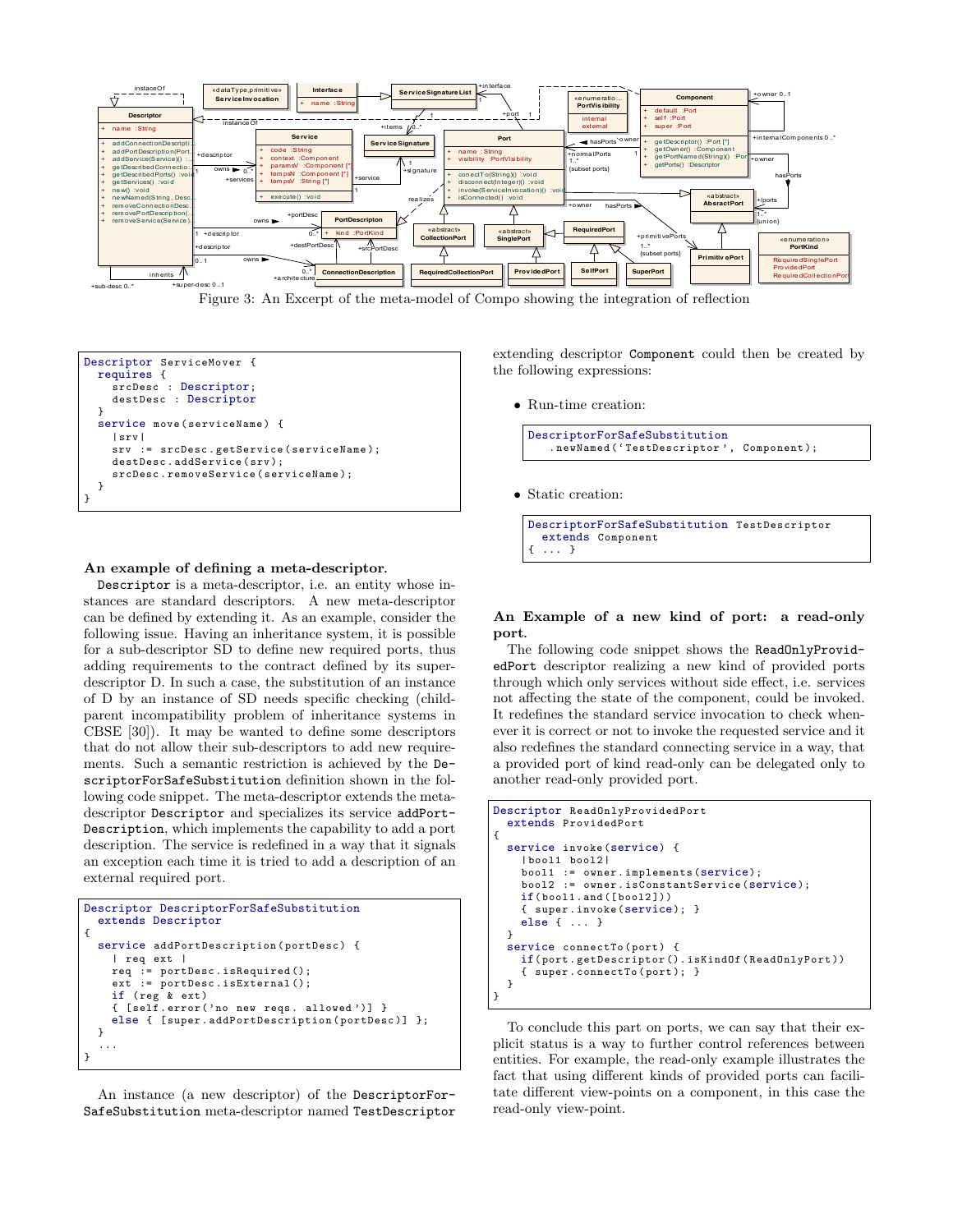#### An Example of a transformation design and constraint verification*.*

Examples of introspection, intercession and metamodeling applications have already been given in previous paragraphs. Here we present two larger applications<sup>5</sup> of these features, which were our main motivation to develop this work: a runtime component-based model transformation, and an architecture constraint checking.

The first application deals with a transformation scenario performed on Compo's implementation of the simple HTTP server, described in Section 2. This transformation migrates this component-based application from classic frontend/back-end architecture into a bus-oriented architecture. The transformation (sketched in Fig. 4) was motivated by a use-case when a customer (already running the server) needs to turn the server with multiple fronts-ends and back-ends.



Figure 4: Simplified diagram illustrating the transformation from classic front-end back-end architecture into busoriented architecture.

A bus-oriented architecture reduces the number of pointto-point connections between communicating components. This, in turn, makes impact analysis for major software changes simpler and more straightforward. This makes easier monitoring for failure and misbehavior in highly complex systems, and allows easier modifications on components.

```
Descriptor ToBusTransformer {
requires { context : IDescriptor }
 service stepOne - AddBus () {
  | pd cd |
  pd := PortDescription.new ('bus', 'required
                             ,' internal ', IBus );
  context.addPortDescription(pd);
  cd := ConnectionDescription
          .new ('bus'
              , ' default@ (Bus.new())' :
  context . addConnectionDescription ( cd );
}
 service stepTwo-ConnectAllToBus () {...}
 service stepThree - RemOldConns () {...}
}
```

```
Listing 2: A code-snippet of the ToBusTransformer descrip-
tor.
```
The results of the transformation are checked using architecture constraints also implemented as COMPO components [32].

The transformation is modeled as a descriptor named ToBusTransformer. An instance was connected to the HTTPServer descriptor (Compo's code in Listing 1) and it performs the following transformation steps: (i) introduce a new internal required port named bus to which an instance of a Bus descriptor (not specified here) will be connected; (ii) extends the original architecture with new connections from front-end and back-end to bus; (iii) removes the original

```
Descriptor VerifyBusArch extends Constraint
{
 service verify () {...}
 service stepOne-IsBusPresent() {...}
 service stepTwo-HasBusIOPorts (busPD){...}
 service stepThree - AreAllConnsToBus ( busPD ){
  | conns |
   conns := context . getConnsDescs ();
conns . remove ([: cd | cd . getSrcPort ()
                     . getInterface ()== IBus ]);
  if(( conns . remove ([: cd |
       cd . isDelegation ()]))
  {} else { return false };
  if( conns . forEach ([: cd |
   ( cd . srcPortDesc ()== busPD )
     . or ([ cd . destPortDesc ()== busPD ])
  ]) { return true } else { return false };
 }
}
```
Listing 3: A code-snippet of the VerifyBusArch descriptor.

connection from front-end to back-end. Finally, a constraint component, an instance of the VerifyBusArch descriptor will be connected to the server to perform post-transformation verification. The constraint component executes a service verify which does the following steps: (i) verifies the presence of the bus component; (ii) verifies that the bus component has one input and one output port; (iii) verifies that all the other components are connected to the bus only and the original delegation connection is preserved.

Listings 2 and 3 show snippets of Compo code of the ToBusTransformer descriptor and the VerifyBusArch descriptor. The following code snippet shows the use of the transformation and verification components:

```
transformer := ToBusTransformer. new ();
constraint := VerifyBusArch.new();
connect context@transformer to default@HTTPServer ;
connect context@constraint to default@HTTPServer ;
transformer . transform ();
constraint . verify ();
```
## 4. INTEGRATING REFLECTION

This section describes the integration of structural reflection<sup>6</sup> capabilities into COMPO, i.e. "to provide a complete reification of both a program currently executed as well as a complete reification of its abstract data types." [11]. The integration is based on the new version of the meta-model presented in Figure 3. The following sub-sections explain it, present the Compo's reflective description of its essential elements, discuss the issues it eventually raises and give clues on how the associated interpretation processes, that makes the meta-model executable, cope, when necessary, with infinite regressions potentially induced by cycles it contains.

#### First-Class Components*.*

<sup>6</sup>Our solution makes it possible to define new kind of ports (e.g. aspect ports, see [29]) in which service invocation can be altered, this is a very limited form of behavioral reflection; we offer no way to control or modify basic services invocation and execution.

<sup>5</sup>Actually we present code snippets because of the space limit.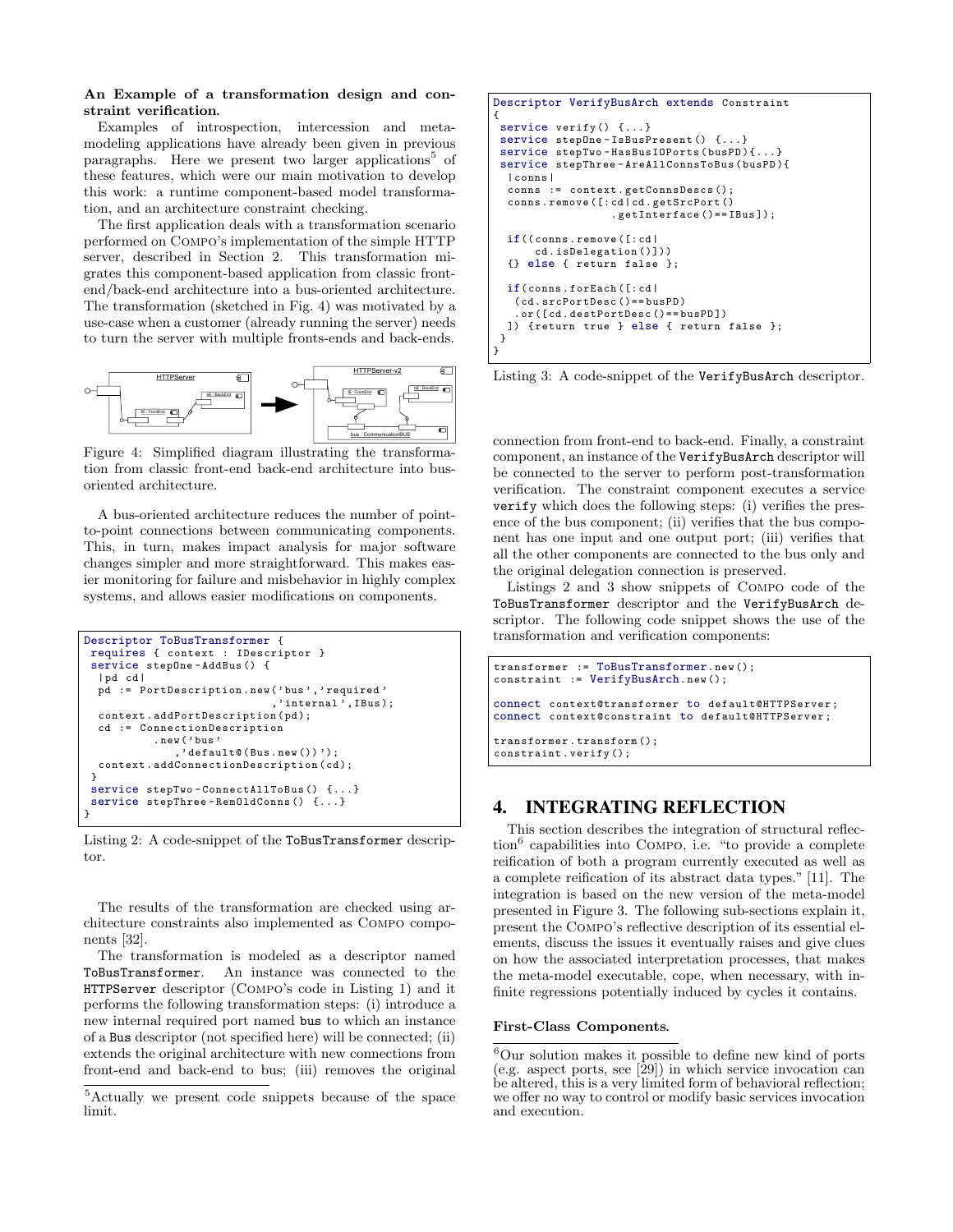Our "everything is a component" requirement is achieved via the transposition of the Smalltalk [14] original solution (also re-introduced for the same purpose in MOF reflection [22]) that any entity is an instance of a descriptor and that *Component* (conceptually conforming to MOF::Reflection::Object) is the root of the descriptor inheritance hierarchy; this makes, together with the classical set theoretic interpretation of inheritance, any instance of any descriptor a component.

The Component descriptor then defines the basic structure and behavior shared by all components. Its reflective definition in Compo (cf. Listing 4) shows that any component has at least one provided port named default through which all public services it defines (\* notation) can be invoked. Any component also has two internal provided ports named self and super<sup>7</sup> allowing a component to send service invocations to itself via these ports. Component also defines different services of global interest, like getDescriptor() which returns the receiver's descriptor.

```
Descriptor Component {
  provides { default : * }
  internally requires {
    super : * ofKind SuperPort:
    self : * ofKind SelfPort ;
  }
  service getPorts () {...}
  service getPortNamed (name) {...}
  service getDescriptor () {...}
  service getOwner () {...}
}
```
Listing 4: The Component descriptor.

#### First-class descriptors*.*

Components as we see and propose them with Compo differ from objects mainly by their explicit requirements, explicit architectures, their connections and their communication via ports<sup>8</sup>. Concerning the question of seeing and manipulating descriptors as components, these differences do not prevent from reusing standard meta-classes solutions to manipulate classes as objects. Among existing solutions, we have chosen the ObjVlisp one [8], because (i) it solves in the simplest way the problem that each component, including descriptors, should be an instance of a descriptor, and (ii) it is perfectly adapted to our requirements of allowing for new explicit meta-descriptors (e.g. independent from the descriptors inheritance hierarchy.

Translated in our context, it leads to the Compo's recursive definition given in Listing 5 where Descriptor is instance of itself and extends Component. Of course it needs a bootstrapped implementation to become executable. This is presented in Section 5. It defines the new service to create instances and newNamed(name, super-desc) to create new descriptors and some base services for using introspection (various read-accessors such as getDescribedPorts()) and for intercession (such as addService(service)). These services, together with those inherited from Component, set the basis for creating more complex reflective operations. In addition to what is defined in Component, a descriptor has four internal required ports: name, ports (a collection of instances of PortDescription according to which ports of its instances are), architecture (a collection of instances of  $\texttt{ConnectionDescription}^{9}$  representing its instances architecture description), and services (its services dictionary).

```
Descriptor Descriptor extends Component {
  internally requires {
    name : IString ;
    ports [] : { getName (); getRole (); ... };
    architecture[] : { getSrc (); getDest ();...};
    services [] : { execute();...};
  }
  service new () \{ \ldots \}service newNamed (name, super-desc) {...}
  service getDescribedPorts () {...}
  service getDescribedConnections () {...}
  service addService (service) {...}
  ...
}
```
Listing 5: The Descriptor descriptor.

#### First-class ports*.*

Unlike the case for descriptors, seeing and manipulating ports as components raises an interesting open issue. Ports are high-level abstractions to represent connections and the capacity for architects to disconnect and reconnect other components, whatever form they can take, either possibly physical connections of physical devices or references to addresses in memory. Reifying ports resembles to handling first-class references [2], but looks at them at a higher abstraction level. This also allows do deal with the problem in a simple way (and obviously without handling efficiency considerations). Ports abstract connection points and communication channels. Reifying them opens the door to the creation of various kinds of connections or to various ways to send, transmit, interpret or control services invocations (read-only ports described in section 3 is one example, aspect-ports would be another one (see [29]).

The problem that we should tackle in this case is the following: Reified ports should have ports: i) internal required ports to hold some internal data, for example their name or the name of the interface that describe them, ii) one external provided ports to which other components could connect to invoke their services. Using the base level, it should be possible to use ports in a standard way as a communication channel to transmit services invocations as for example with the expression printer.print('hello') (see Figure 5), where printer is a port of a component c, will invoke the service

 ${\rm ^7The}$  statement of<br>Kind in the definition states that the  ${\tt self}$ and super ports are created as instances of specific descriptors SelfPort and SuperPort respectively.

<sup>8</sup>This vision is compatible with other components models, including those that consider components as packaging entities. If it were to be considered how to pack one Compo component and put it on a shelves, as for javabeans, we would consider putting in the pack its descriptor, or its descriptor with this particular instance, or its descriptor together with all the descriptors of its internal components, etc.

 $^9$ PortDescriptions and ConnectionDescriptions are used at instantiation time and also during static or runtime architecture checking or transformation. In the case of a runtime transformation implementation it should be ensured that descriptor level descriptions and instances internal representations are still causally connected, when the description changes.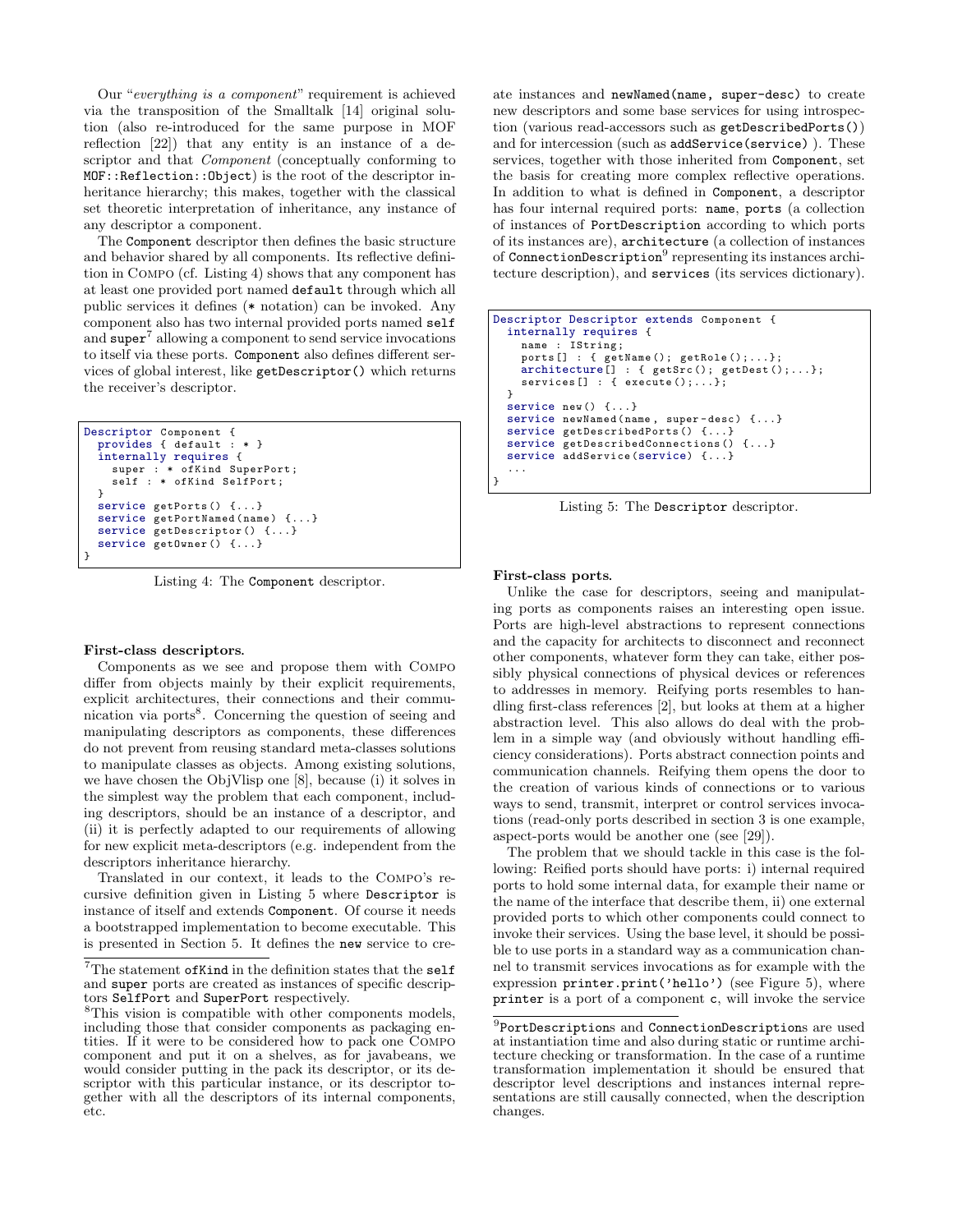print of the component connected to c via printer. Using the meta-level, it should be possible to use ports as standard components, i.e. for example to invoke, in a way that conforms to Compo's meta-model and semantics, the is-Connected() service (see Listing 6) for port printer, which should return true. The above requirements induce an infinite regression as soon as it is tried to invoke a service of a port seen as a component. To build a usable system, we have altered them by denying the component status to ports of ports. This alters in a very marginal way the reflective possibilities of the system. All examples presented in the previous section, and all applications we can think of, stay achievable.

Our complete solution comes as follows. All standard ports can be used as components on demand. All Standard ports conform to the Compo reflective definition of the Port descriptor shown in listing 6. A primitive port is not a component and cannot be used as such. Any port of any standard port is automatically created as a primitive port by the virtual machine. The attachment of a primitive port to its port is primitive and done by the virtual machine. The special & operator (the Semantics of which bears some resemblance with the C & operator's one) is introduced such that, for any port p, &p is, and behaves as such, a primitive internal required port automatically connected to the default port (all components have it), itself a primitive port, of p. Used in the context of our previous example, it is then possible to write &printer.isConnected(), where &printer is a port of the current component connected to a primitive port of printer. The invocation is then transmitted to printer seen as a component thus invoking the isConnected() service of Port descriptor. Because primitive ports are not components, they cannot be used as such and the& operator is made idempotent, &printer == &&printer, etc.

It is to be noted that to have ports made explicit is a way to abstract connections between components. Having first class ports also opens the door to introspection and experimentation with various kinds of connections [19]. The read-only ports defined in section 3 can also be seen as implementing read-only connectors. Together with this capability our model makes it possible to define adapter components and interconnect them between any components.

```
Descriptor Port extends Component {
  requires {
    owner : IComponent
    connectedPorts [] : IPort
  }
  internally requires {
    name : IString ;
    interface : IInterface
  }
  service getName (){...}
  service getIterface (){...}
  service invoke (service){...}
  service isConnected (){...}
  service connectTo (port){...}
  service disconnect(index){...}
}
```
Listing 6: The Port descriptor.

#### First-class services*.*

Reifying services as components does not raise new issues compared to their reification as objects, and it is shortly



Figure 5: The & operator for accessing the componentoriented reification of the printer port of component TextEditor

given to complete the presentation. Listing 7 shows the Compo implementation of the Service descriptor. Each service has a signature (port serviceSign) to which an instance of ServiceSignature<sup>10</sup> descriptor will be connected), temporary variables names and values (collection ports tempsN and tempsV), a program text (port code), actual parameters (collection port paramsV), an execution context (port context, to be connected at run-time to a component representing an execution context). To shorten, the architecture section and implementation of the execute() service are omitted.

```
Descriptor Service extends Component {
  requires {
    context : IComponent ;
    paramsV [] : *;
  }
  internally requires {
    serviceSign : ServiceSignature ;
    tempsN [] : IString ;
    tempsV [] : *;
    code : IString ;
  }
  ...
  service execute() {...}
}
```
Listing 7: The Service descriptor.

Next section gives insights into the implementation that makes this meta-model and these Compo definitions of Compo descriptors executable.

### 5. BOOTSTRAP IMPLEMENTATION

Compo could be implemented from scratch, e.g. with a new virtual machine, but our first solution to validate our ideas more rapidly has been to implement it on top of an existing language having objects and a reflective level offering intercession on structures. Among various possible alternatives (CLOS could have been used), we have chosen Smalltalk, because it has been shown that its meta-model is extensible enough [4, 12] to support another meta-class system.

Our meta-model is based on the two core concepts (captured in Figure 3): Component and Descriptor. Both are implemented as sub-classes of Smalltalk-classes: Object and Class, respectively. Figure 7 shows their integration into the Smalltalk meta-model. This integration makes Compo components and descriptors manageable inside Pharo Smalltalk environment. For example, one can use basic inspecting tool, the Inspector. Descriptor being defined as a sub-class of

 $10$ Due to space reasons we omit the ServiceSignature descriptor definition. To give a hint, it provides a service to store and access names and parameters names of services.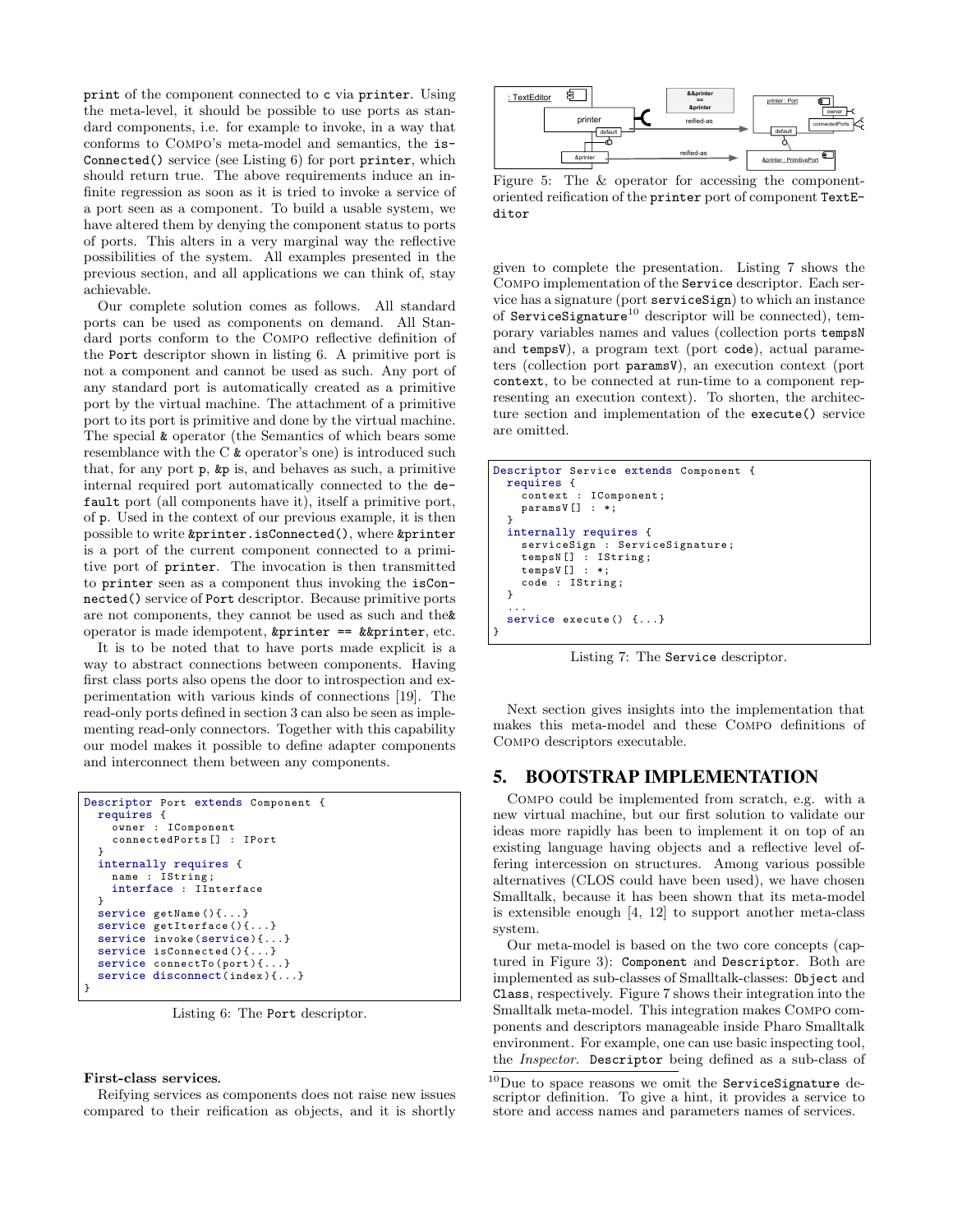Smalltalk-class Class enables us to benefit from class management and maintenance capabilities provided by the environment. For example, all descriptors are "browsable" with the standard SystemBrowser tool. We benefit from such a deep integration and provide Compo also its own tool to support descriptors' design process, see Figure 6. By the way, the tool is also an example of reflection usage.



Figure 6: Screenshot of the Compo's HTTPServer implementation in the descriptor's development tool.

One of the problems we challenged during the implementation is the fact that Smalltalk supports single-inheritance only. The meta-model shown in Figure 3 says that Descriptor inherits from Component, but as it is said above, we implement Descriptor as a sub-class of Smalltalk-classes (Class). Consequently Descriptor should have two parents and multiple-inheritance is needed $11$ . Concretely, there are two critical points, where multiple-inheritance is needed, marked with red ellipses in Figure 7: (i) Descriptor should inherit from Smalltalk-class Class and from Compo-class Component (ii) the automatically created Smalltalk-metaclass Component class should inherit from Smalltalk-metaclass Object class and from Compo-class Descriptor. To solve this we simulate the multiple inheritance by automated copying attributes and methods from Component to Descriptor and from Object class to Component class, when one of the parents evolves.

Another problem we encountered is the implementation of Descriptor as an instance of itself. Smalltalk-class Descriptor is a unique instance of Smalltalk-meta-class Descriptor class, which is automatically created as a subclass of Smalltalk-meta-class Class class (parallel hierarchy rule of Smalltalk) and therefore it does not have the same structure as Descriptor class. To solve this problem we have extended Smalltalk-meta-class Descriptor class in a way that it has the same attributes and provides the same methods as Smalltalk-class Descriptor.

Additionally, we have extented Object to behave as a primitive component providing all methods defined by Object (seen as compo services) through a unique provided Thus Smalltalk-objects can be seen as primitive Compo-components and they are usable in Compo. This



Figure 7: Integration of basic Compo classes into Smalltalk meta-model

makes it possible to reuse Smalltalk class library. For example, the PrimitivePort Smalltalk-class can be used as rock-bottom primitive component used to implement primitive ports.

### 6. RELATED WORK

In this section we compare reflection capabilities and solutions offered by Compo with those provided by other component-based systems. For that purpose we classify existing systems into three categories: Modeling languages, Middleware component models and Component-oriented programming languages.

#### Modeling languages*.*

UML 2 provides support for component-based software modeling. Although UML itself is not a reflective language, its meta-model (defined with MOF [22]) is. Reflection capabilities (manipulation of properties, instance creation, etc.) provided by MOF are specifications only, i.e. there is no support for run-time reflection capabilities as we introduced in Compo.

A specific category of modeling languages are Architecture Description Languages (ADLs). The static nature of ADLs also do not match well with reflection [18]. Reflection or at least introspection capabilities depend on the code which is generated from architectures that these ADLs describe. For example, reflection is partially supported in C2 [17] through context reflective interfaces. Each C2 connector is capable of supporting arbitrary addition, removal, and reconnection of any number of C2 components.

#### Middleware component models*.*

Existing middleware technologies and standards provide limited support for platform openness, usually restricted to high-level services, while the underlying platform is considered as a black box.

CORBA Component Model (CCM) [24], Enterprise Java Beans (EJBs) [25] or Component Object Model (COM) [20] do not provide support for explicit architecture definition. The black-box approach they support does not fit with reflection very well. Introspection interfaces (like IUnknown interface in COM), which can be used to discover the capabilities of components, are the only reflection capability they offer.

Only few solutions consider reflection as a general approach which can be used as an overall framework that encompasses platform customization and dynamic recon-

 $11$ Although there is a solution based on single-inheritance, the solution introduces a unsuitable issue when distinguishing components/descriptors from objects/classes in the implementation level.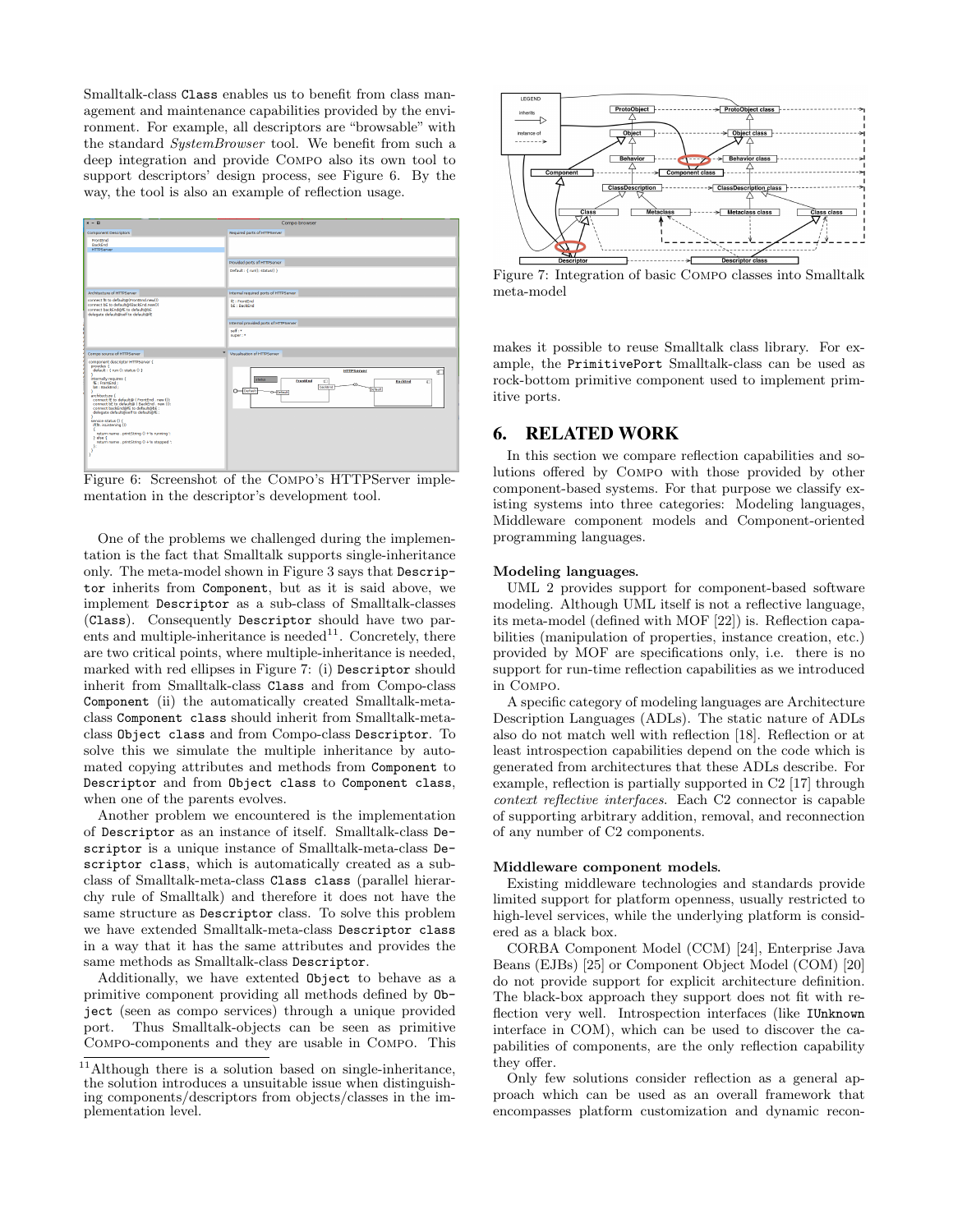figuration. These models try to overcome the limitations of the black-box approach by providing components with meta-information about their internal structure. Projects like OpenCOM [7] (a lightweight and efficient component model based on COM), OpenCORBA [16] and Dynamic-TAO [15] adopt reflection as a principled way to build flexible middleware platforms. In opposite to Compo, reflection capabilities of these are usually limited to coarse-grained components, without the possibility to control more detailed structures of platforms.

Many reflection capabilities are supported in Fractal component model [5], but the capabilities vary depending on kinds of Controllers a Fractal component membrane contains. Controllers can be combined and extended to yield components with different introspection and intercession features as shown by FRASCATI model [28] for the development of highly configurable SCA solutions. In Compo, reflection capabilities are the same for all components (an orthogonal model). In addition, we go further in the reification of component-level concepts: services, ports and descriptors are components.

Furthermore, middleware component models are often designed to be platform independent by providing tools for generating code skeletons to be filled later. Consequently, and in opposite to Compo, run-time transformations on components and their internal structure are performed through objects and not components. as it is for example in SOFA [26] and its reification of connectors which has to be mapped by developers to some (object-oriented) code.

Meta-ORB [9] as a representant of the Models@runtime stream [3] pushes the idea of reflection one step further by considering the reflection layer as a real model that can be uncoupled from the running architecture (e.g. for reasoning, validation, and simulation purposes) and later automatically re-synchronized with its running instance. In contrast to Compo's orthogonal model where a change to a descriptor is propagated to all its instances, Meta-ORB reflection is based on per-object meta-objects, enabling to isolate the effects of reflection.

#### Component-based programming languages, CB-PLs*.*

The big advantage of CBPLs is that they do not separate architectures from implementation and so they have potential to manipulate reified concepts. In opposite to Compo, component-level concepts are often reified as objects, instead of components. This leads to a mixed use of component and object concepts. For example reflection package of Arch-Java [1] specifies a class (not a component class) named Port which represents a port instance. Often the representations are not causally connected to concepts they represent. In case of ArchJava, which relies on Java reflection, the reason is that reflection in Java is mostly read-only, i.e. introspection support only.

Reflection is not explicitly advocated in ComponentJ [27]. It however appears that a running system certainly has a partial representation of itself to allow for dynamic reconfiguration of internal architectures of components as described in [27] but it seems to be a localized and ad-hoc capability, the reification process being neither explicited nor generalized as in our proposal.

## 7. CONCLUSION

We have described an operational original reflective modeling and programming component-based language allowing for the development of component-based models (architectural part at this point), applications and of static or runtime model and program transformations. It offers developers an effective conceptual continuum to use components at all stages of software development with no conceptual loss between stages. It opens the essential possibility that architectures, implementations and transformations can all be written at the component level and using a unique language. As a reflective language giving a model access (via meta-components) to elements of a uniform componentbased meta-model, Compo also makes it possible to design and implement new component-based construct (as exemplified with achieving a new kind of ports).

We have described a full component-based meta-model and a reflective description in COMPO of its main component descriptors made executable via a concrete implementation. We have proposed some concrete, adapted from existing works (first-class descriptors) or new (first-class ports), solutions for a component-based reification of concepts leading to a uniform "everything is a component" operational development paradigm.

Compo in its today's state is an operational prototype mainly designed as a research laboratory to experiment new ideas. Here are the main ones we intend to follow on. (1) Compo does not yet embed all new capabilities offered by existing ADLs and modeling languages, but its reflexive architecture is especially designed to integrate them and to rapidly experience the impact of their integration. (2) Using the same reflective capabilities, we aim at integrating generalized bound properties (primarily exemplified by JavaBeans), aspects components, an more powerful solutions to express requirements and provisions. (3) The global idea that objects plus explicit requirements and explicit architectures are components is already largely present in this paper, we aim at experiment its full generalization. (4) To improve Compo's program efficiency can be done in various ways; firstly known optimization for reflexive language [6] but following previous point 3 we can imagine updating existing virtual machines for reflective object-oriented languages to components-based ones.

#### *Acknowlegments.*

The authors would like to thank Roland Ducournau, Luc Fabresse and Marianne Huchard for fruitful discussions.

## 8. REFERENCES

- [1] J. Aldrich, C. Chambers, and D. Notkin. Archjava: connecting software architecture to implementation. In Proceedings of the 24th International Conference on Software Engineering, ICSE '02, pages 187–197, New York, NY, USA, 2002. ACM.
- [2] J.-B. Arnaud, M. Denker, S. Ducasse, D. Pollet, A. Bergel, and M. Suen. Read-only execution for dynamic languages. In Proceedings of the 48th international conference on Objects, models, components, patterns, TOOLS'10, pages 117–136, Berlin, Heidelberg, 2010. Springer-Verlag.
- [3] G. Blair, N. Bencomo, and R. France. Models@ run.time. Computer, 42(10):22–27, 2009.